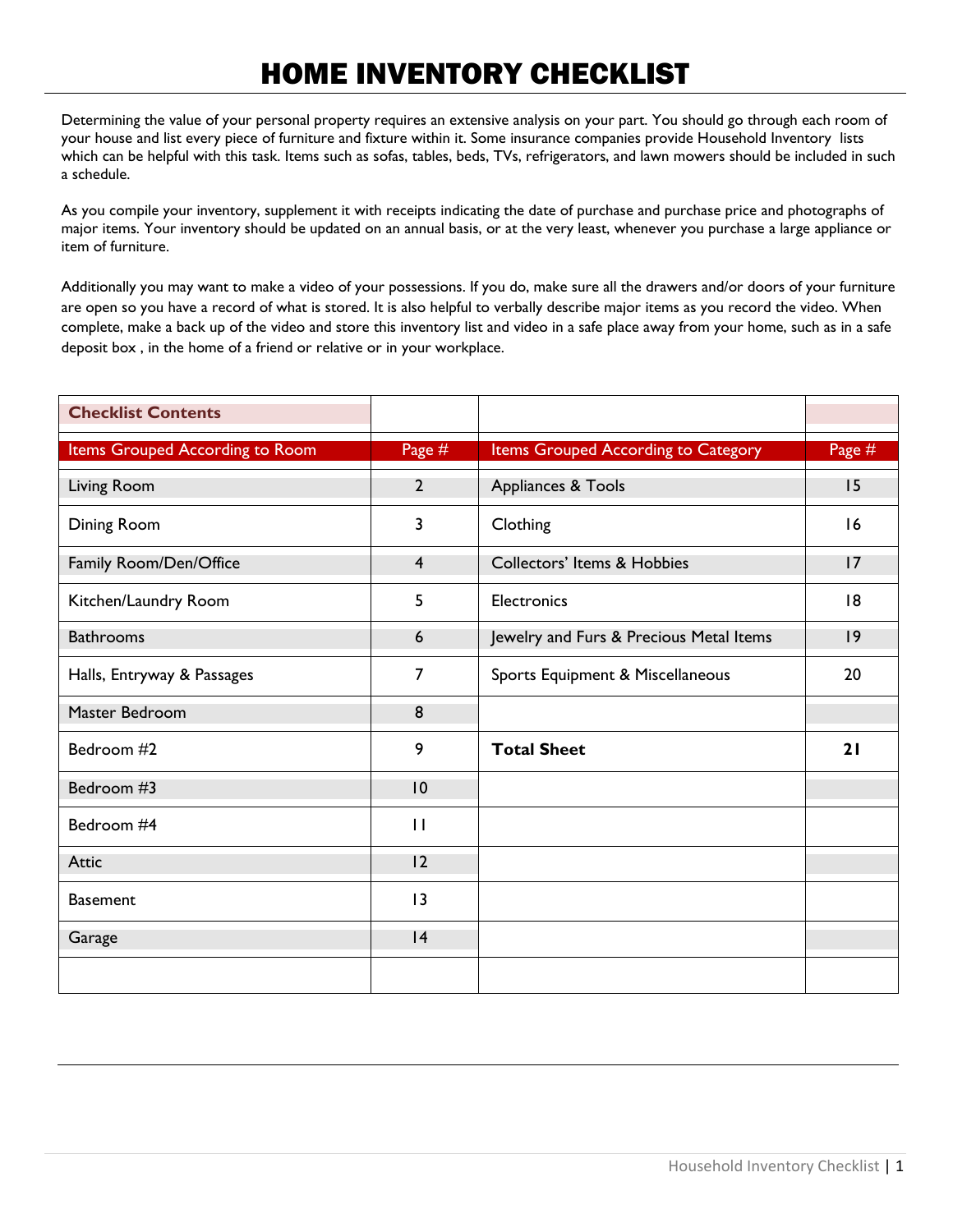| <b>Number Of</b><br><b>Items</b> | Item                                              | Year Bought | <b>Cost</b> |
|----------------------------------|---------------------------------------------------|-------------|-------------|
|                                  | <b>Living Room</b>                                |             |             |
|                                  | Air Conditioner Window Units                      |             |             |
|                                  | Art (paintings, posters, wall hangings, pictures) |             |             |
|                                  | <b>Books</b>                                      |             |             |
|                                  | <b>Bookcases</b>                                  |             |             |
|                                  | Cabinets                                          |             |             |
|                                  | Bric-a-Brac and Cabinet Contents*                 |             |             |
|                                  | <b>Desks</b>                                      |             |             |
|                                  | Fireplace Equipment                               |             |             |
|                                  | Furniture                                         |             |             |
|                                  | Lamps                                             |             |             |
|                                  | Organ/Piano                                       |             |             |
|                                  | Rugs                                              |             |             |
|                                  | <b>Tables</b>                                     |             |             |
|                                  | Television                                        |             |             |
|                                  | <b>Wall Shelves</b>                               |             |             |
|                                  | Window Treatments (curtains, blinds, etc.)        |             |             |
|                                  |                                                   |             |             |
|                                  |                                                   |             |             |
|                                  |                                                   |             |             |
|                                  |                                                   |             |             |
|                                  |                                                   |             |             |
|                                  |                                                   |             |             |
|                                  |                                                   |             |             |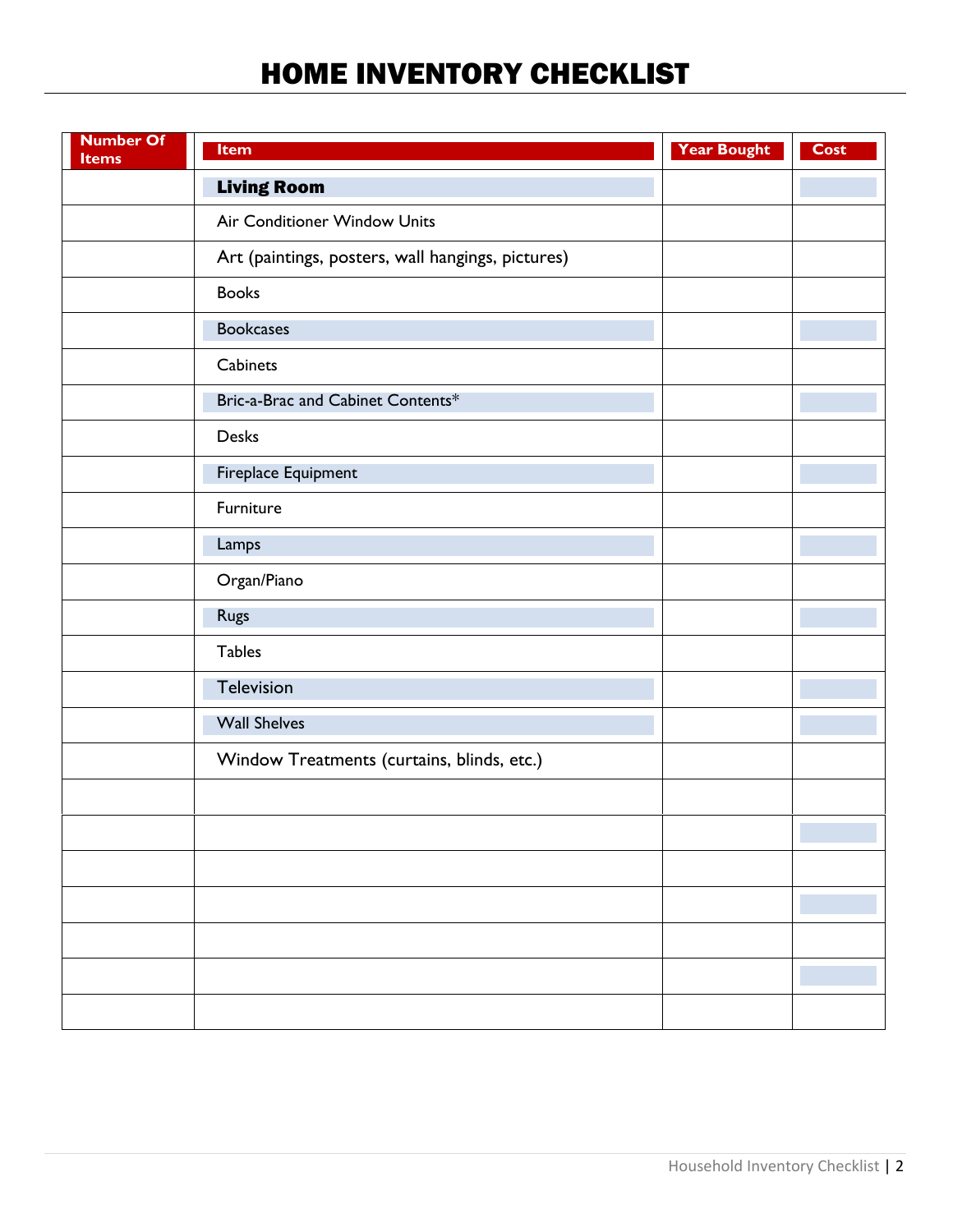| <b>Dining Room</b><br>Air Conditioner Window Units<br>Bric-a-Brac*<br><b>Buffet</b><br><b>Cabinets and Contents</b><br>Chandelier<br>China<br>Crystal<br>Dining Room Set<br>Mirrors and Wall Décor<br>Rugs<br>Silverware/Goldware<br><b>Table Linens</b><br><b>Wall Shelves</b> | <b>Number Of</b><br><b>Items</b> | Item | Year Bought | <b>Cost</b> |
|---------------------------------------------------------------------------------------------------------------------------------------------------------------------------------------------------------------------------------------------------------------------------------|----------------------------------|------|-------------|-------------|
|                                                                                                                                                                                                                                                                                 |                                  |      |             |             |
|                                                                                                                                                                                                                                                                                 |                                  |      |             |             |
|                                                                                                                                                                                                                                                                                 |                                  |      |             |             |
|                                                                                                                                                                                                                                                                                 |                                  |      |             |             |
|                                                                                                                                                                                                                                                                                 |                                  |      |             |             |
|                                                                                                                                                                                                                                                                                 |                                  |      |             |             |
|                                                                                                                                                                                                                                                                                 |                                  |      |             |             |
|                                                                                                                                                                                                                                                                                 |                                  |      |             |             |
|                                                                                                                                                                                                                                                                                 |                                  |      |             |             |
|                                                                                                                                                                                                                                                                                 |                                  |      |             |             |
|                                                                                                                                                                                                                                                                                 |                                  |      |             |             |
|                                                                                                                                                                                                                                                                                 |                                  |      |             |             |
|                                                                                                                                                                                                                                                                                 |                                  |      |             |             |
|                                                                                                                                                                                                                                                                                 |                                  |      |             |             |
|                                                                                                                                                                                                                                                                                 |                                  |      |             |             |
|                                                                                                                                                                                                                                                                                 |                                  |      |             |             |
|                                                                                                                                                                                                                                                                                 |                                  |      |             |             |
|                                                                                                                                                                                                                                                                                 |                                  |      |             |             |
|                                                                                                                                                                                                                                                                                 |                                  |      |             |             |
|                                                                                                                                                                                                                                                                                 |                                  |      |             |             |
|                                                                                                                                                                                                                                                                                 |                                  |      |             |             |
|                                                                                                                                                                                                                                                                                 |                                  |      |             |             |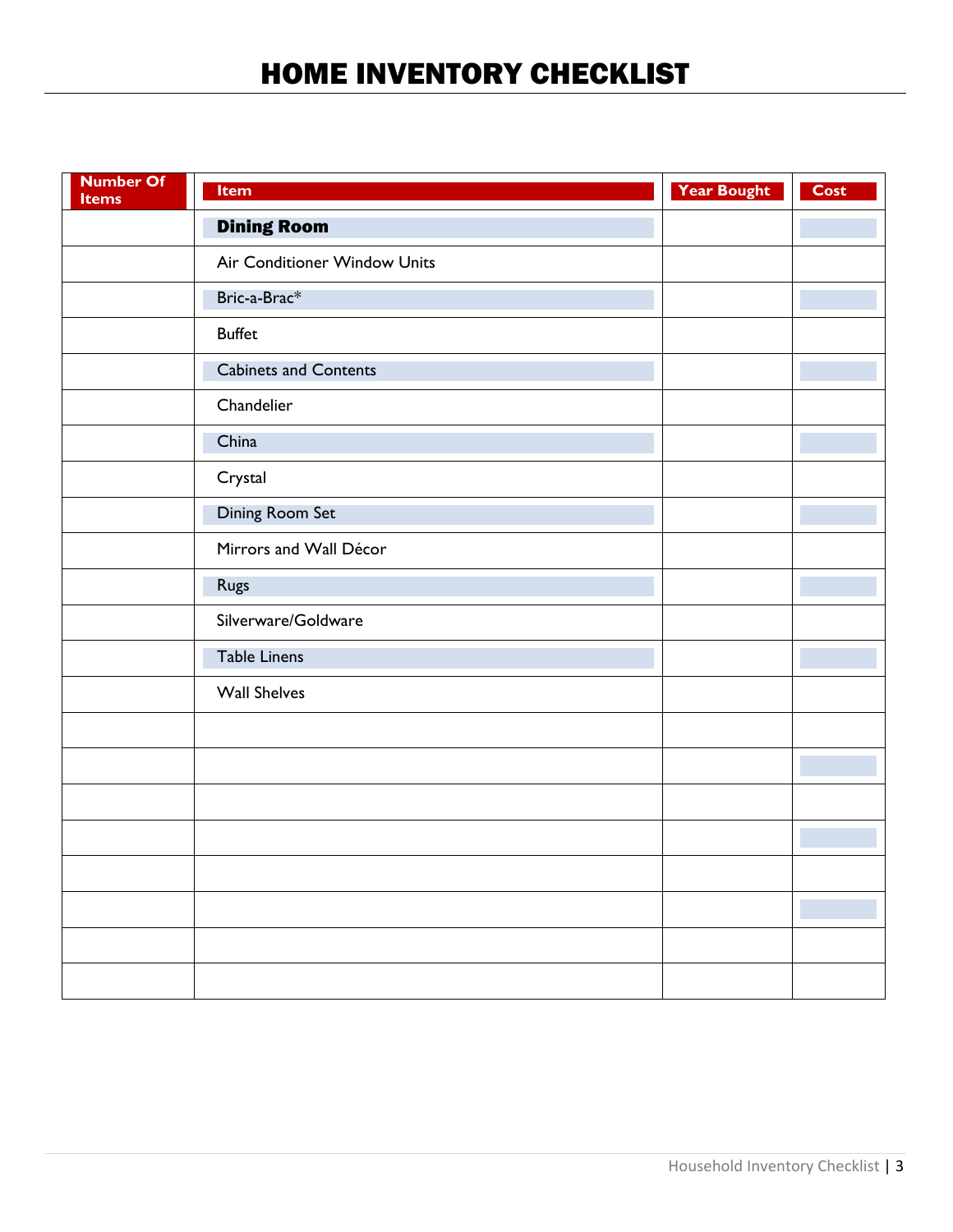| <b>Number Of</b><br><b>Items</b> | Item                                              | <b>Year Bought</b> | <b>Cost</b> |
|----------------------------------|---------------------------------------------------|--------------------|-------------|
|                                  | <b>Family Room/Den/Office</b>                     |                    |             |
|                                  | Air Conditioner Window Units                      |                    |             |
|                                  | Art (paintings, posters, wall hangings, pictures) |                    |             |
|                                  | Books & Bookcases                                 |                    |             |
|                                  | Bric-a-Brac*                                      |                    |             |
|                                  | Cabinets and Cabinet Contents*                    |                    |             |
|                                  | <b>Card Table</b>                                 |                    |             |
|                                  | Chairs                                            |                    |             |
|                                  | <b>Closet Contents</b>                            |                    |             |
|                                  | Couch                                             |                    |             |
|                                  | <b>Desk</b>                                       |                    |             |
|                                  | Lamps                                             |                    |             |
|                                  | Organ/Piano                                       |                    |             |
|                                  | Rugs                                              |                    |             |
|                                  | <b>Tables</b>                                     |                    |             |
|                                  | Television                                        |                    |             |
|                                  | <b>Wall Shelves</b>                               |                    |             |
|                                  | Window Treatments (curtains, blinds, etc.)        |                    |             |
|                                  |                                                   |                    |             |
|                                  |                                                   |                    |             |
|                                  |                                                   |                    |             |
|                                  |                                                   |                    |             |
|                                  |                                                   |                    |             |
|                                  |                                                   |                    |             |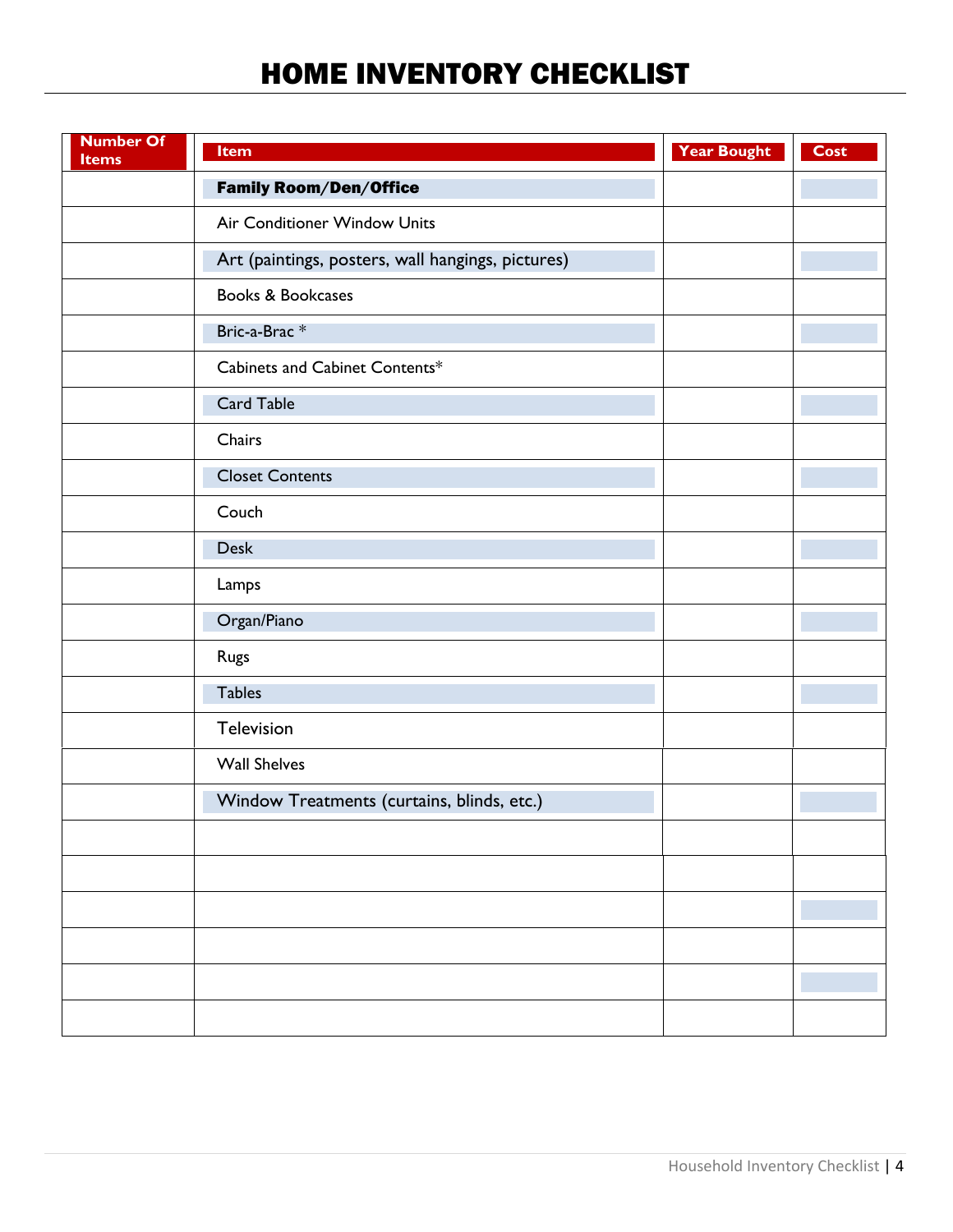| <b>Number Of</b><br><b>Items</b> | Item                                              | <b>Year Bought</b> | <b>Cost</b> |
|----------------------------------|---------------------------------------------------|--------------------|-------------|
|                                  | <b>Kitchen/Laundry Room</b>                       |                    |             |
|                                  | Kitchen Appliances                                |                    |             |
|                                  | <b>Books</b>                                      |                    |             |
|                                  | Bric-a-brac*                                      |                    |             |
|                                  | Cabinets and Contents*                            |                    |             |
|                                  | Crystal                                           |                    |             |
|                                  | Cutlery                                           |                    |             |
|                                  | <b>Dishes</b>                                     |                    |             |
|                                  | Dishwasher                                        |                    |             |
|                                  | Dryer                                             |                    |             |
|                                  | Freezer                                           |                    |             |
|                                  | Glassware                                         |                    |             |
|                                  | Ironing Board                                     |                    |             |
|                                  | <b>Kitchen Utensils</b>                           |                    |             |
|                                  | Linens                                            |                    |             |
|                                  | Portable Dishwasher                               |                    |             |
|                                  | Pots and Pans                                     |                    |             |
|                                  | Refrigerator                                      |                    |             |
|                                  | Silverware                                        |                    |             |
|                                  | Stove                                             |                    |             |
|                                  | Table and Chairs                                  |                    |             |
|                                  | Window Treatments (curtains, blinds, etc.)        |                    |             |
|                                  | Art (paintings, posters, wall hangings, pictures) |                    |             |
|                                  |                                                   |                    |             |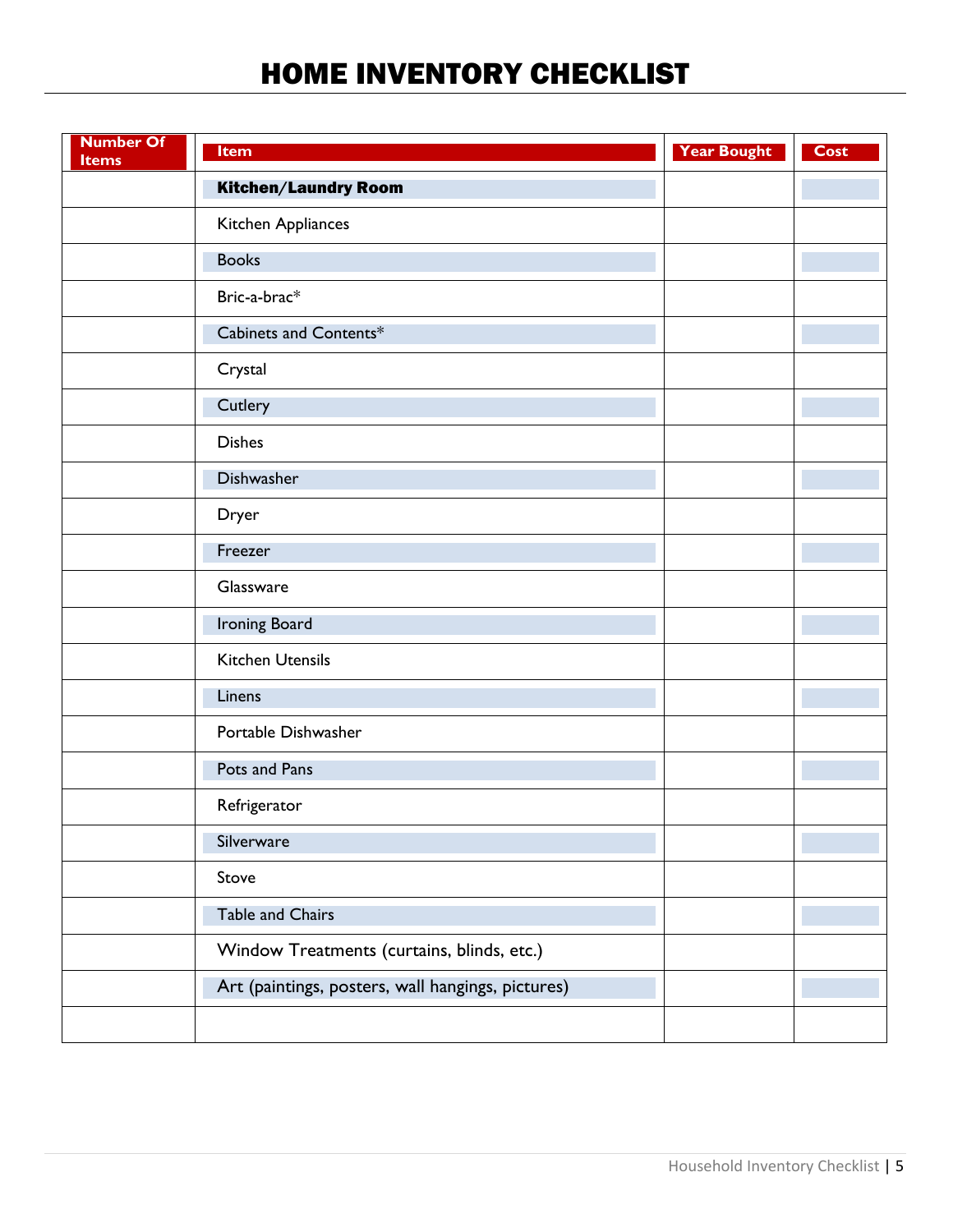| <b>Number Of</b><br><b>Items</b> | Item                                                 | <b>Year Bought</b> | <b>Cost</b> |
|----------------------------------|------------------------------------------------------|--------------------|-------------|
|                                  | <b>Bathrooms</b>                                     |                    |             |
|                                  | Art (paintings, posters, wall hangings, pictures)    |                    |             |
|                                  | Cabinets and Contents*                               |                    |             |
|                                  | Electronic Devices (shavers, hairdryers, toothbrush) |                    |             |
|                                  | Furniture                                            |                    |             |
|                                  | Linens (curtains, towels, etc.)                      |                    |             |
|                                  | Window Treatments (curtains, blinds, etc.)           |                    |             |
|                                  |                                                      |                    |             |
|                                  |                                                      |                    |             |
|                                  |                                                      |                    |             |
|                                  |                                                      |                    |             |
|                                  |                                                      |                    |             |
|                                  |                                                      |                    |             |
|                                  |                                                      |                    |             |
|                                  |                                                      |                    |             |
|                                  |                                                      |                    |             |
|                                  |                                                      |                    |             |
|                                  |                                                      |                    |             |
|                                  |                                                      |                    |             |
|                                  |                                                      |                    |             |
|                                  |                                                      |                    |             |
|                                  |                                                      |                    |             |
|                                  |                                                      |                    |             |
|                                  |                                                      |                    |             |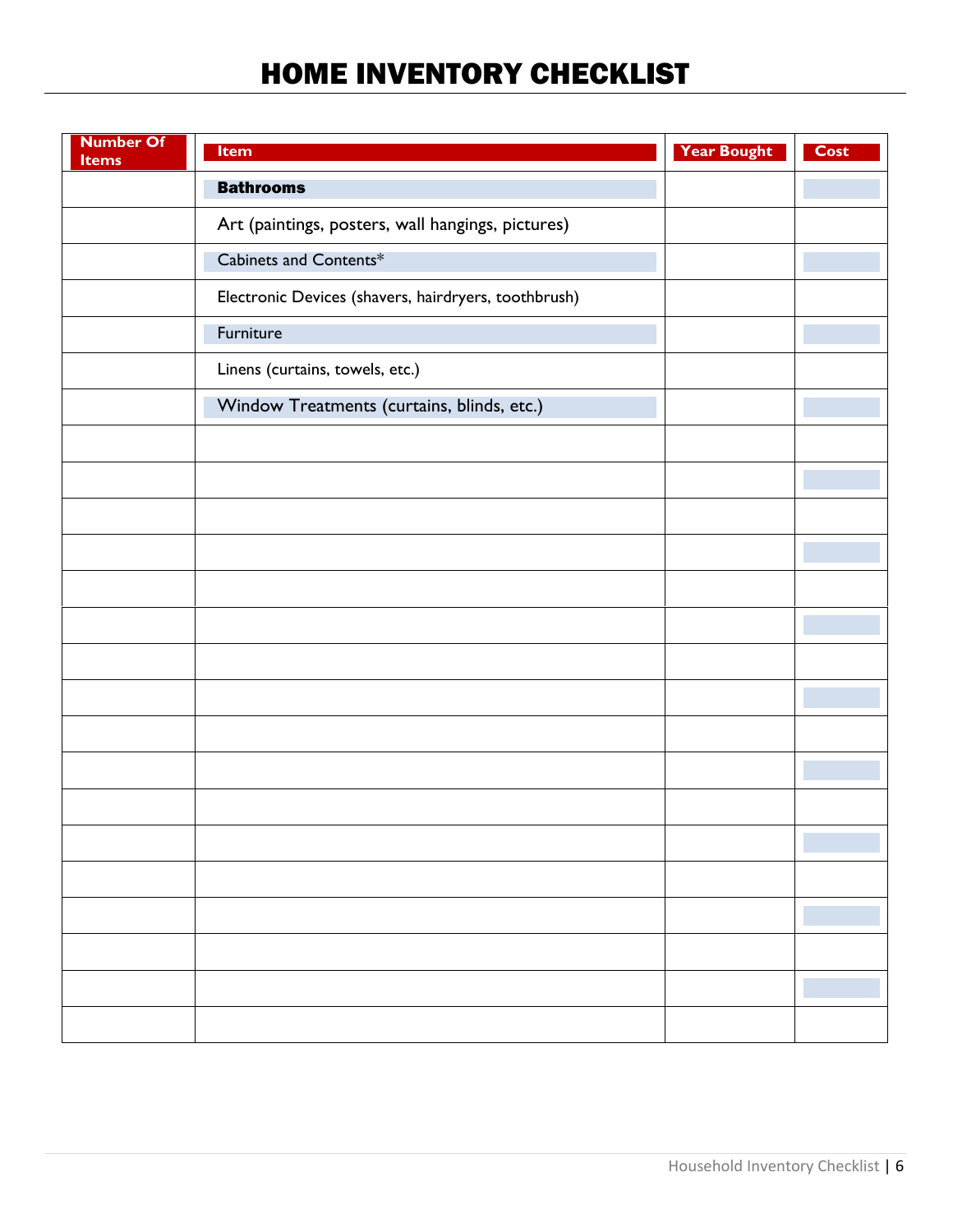| <b>Number Of</b><br><b>Items</b> | Item                                              | Year Bought | <b>Cost</b> |
|----------------------------------|---------------------------------------------------|-------------|-------------|
|                                  | <b>Halls, Entryway and Passageways</b>            |             |             |
|                                  | Art (paintings, posters, wall hangings, pictures) |             |             |
|                                  | Bric-a-brac*                                      |             |             |
|                                  | Cabinets and Contents*                            |             |             |
|                                  | Chairs                                            |             |             |
|                                  | Closet Contents*                                  |             |             |
|                                  | Lamps                                             |             |             |
|                                  | Rugs                                              |             |             |
|                                  | <b>Tables</b>                                     |             |             |
|                                  | Window Treatments (curtains, blinds, etc.)        |             |             |
|                                  |                                                   |             |             |
|                                  |                                                   |             |             |
|                                  |                                                   |             |             |
|                                  |                                                   |             |             |
|                                  |                                                   |             |             |
|                                  |                                                   |             |             |
|                                  |                                                   |             |             |
|                                  |                                                   |             |             |
|                                  |                                                   |             |             |
|                                  |                                                   |             |             |
|                                  |                                                   |             |             |
|                                  |                                                   |             |             |
|                                  |                                                   |             |             |
|                                  |                                                   |             |             |
|                                  |                                                   |             |             |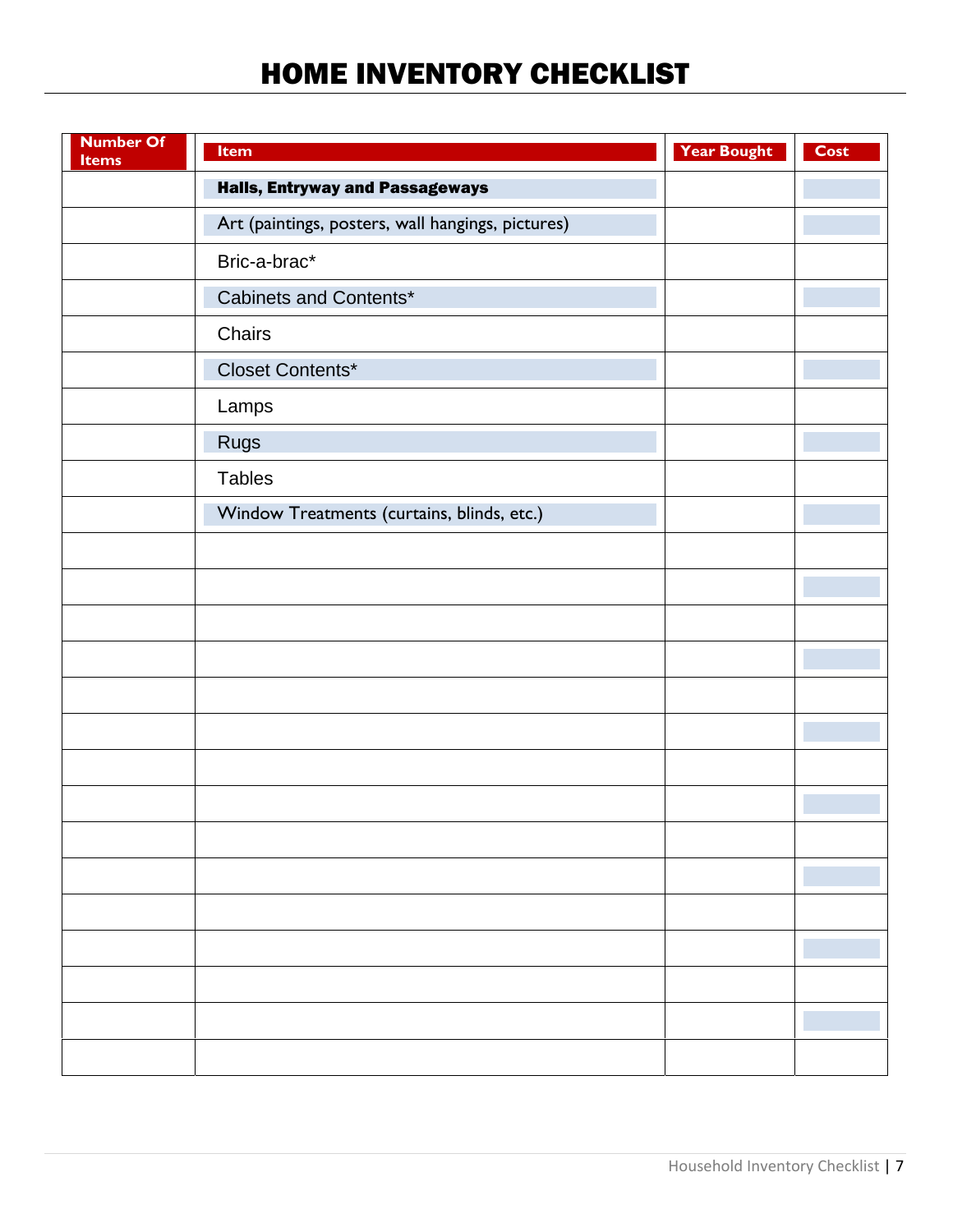| <b>Number Of</b><br>Items | Item                                              | Year Bought | <b>Cost</b> |
|---------------------------|---------------------------------------------------|-------------|-------------|
|                           | <b>Master Bedroom</b>                             |             |             |
|                           | <b>Air Conditioner Window Units</b>               |             |             |
|                           | <b>Bedding</b>                                    |             |             |
|                           | <b>Bed</b>                                        |             |             |
|                           | <b>Books</b>                                      |             |             |
|                           | Bric-a-brac*                                      |             |             |
|                           | Chairs                                            |             |             |
|                           | <b>Chests and Contents*</b>                       |             |             |
|                           | Closet Contents*                                  |             |             |
|                           | <b>Desk</b>                                       |             |             |
|                           | Dressers and Contents*                            |             |             |
|                           | <b>Dressing Table</b>                             |             |             |
|                           | Lamps                                             |             |             |
|                           | Rug                                               |             |             |
|                           | Sewing Machine                                    |             |             |
|                           | <b>Tables</b>                                     |             |             |
|                           | <b>Wall Shelves</b>                               |             |             |
|                           | Television                                        |             |             |
|                           | Art (paintings, posters, wall hangings, pictures) |             |             |
|                           | Window Treatments (curtains, blinds, etc.)        |             |             |
|                           |                                                   |             |             |
|                           |                                                   |             |             |
|                           |                                                   |             |             |
|                           |                                                   |             |             |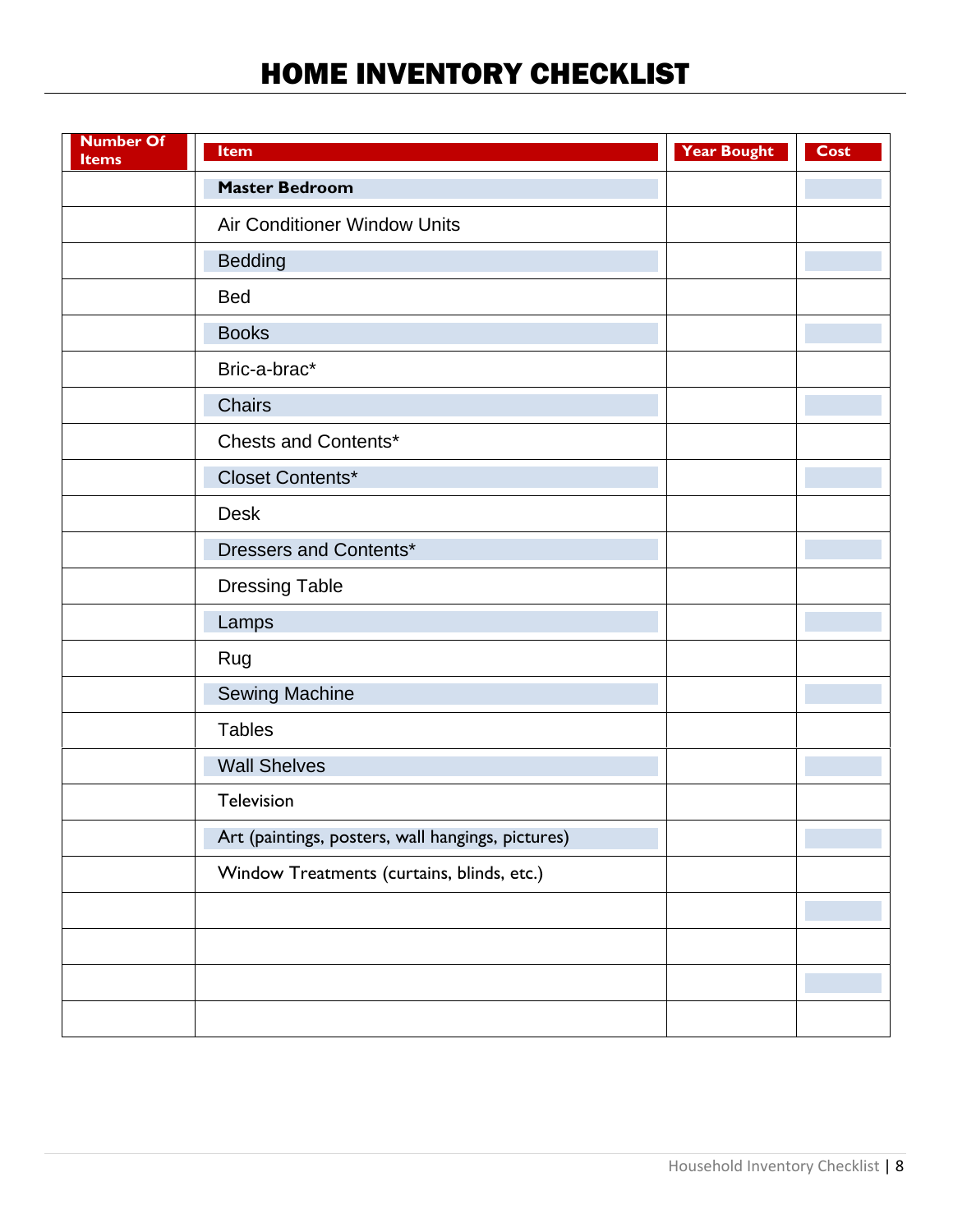| <b>Number Of</b><br><b>Items</b> | Item                                              | <b>Year Bought</b> | <b>Cost</b> |
|----------------------------------|---------------------------------------------------|--------------------|-------------|
|                                  | <b>Bedroom #2</b>                                 |                    |             |
|                                  | <b>Air Conditioner Window Units</b>               |                    |             |
|                                  | <b>Bedding</b>                                    |                    |             |
|                                  | <b>Bed</b>                                        |                    |             |
|                                  | <b>Books</b>                                      |                    |             |
|                                  | Bric-a-brac*                                      |                    |             |
|                                  | <b>Chairs</b>                                     |                    |             |
|                                  | <b>Chests and Contents*</b>                       |                    |             |
|                                  | Closet Contents*                                  |                    |             |
|                                  | <b>Desk</b>                                       |                    |             |
|                                  | Dressers and Contents*                            |                    |             |
|                                  | <b>Dressing Table</b>                             |                    |             |
|                                  | Lamps                                             |                    |             |
|                                  | Rug                                               |                    |             |
|                                  | Sewing Machine                                    |                    |             |
|                                  | <b>Tables</b>                                     |                    |             |
|                                  | <b>Wall Shelves</b>                               |                    |             |
|                                  | Television                                        |                    |             |
|                                  | Window Treatments (curtains, blinds, etc.)        |                    |             |
|                                  | Art (paintings, posters, wall hangings, pictures) |                    |             |
|                                  |                                                   |                    |             |
|                                  |                                                   |                    |             |
|                                  |                                                   |                    |             |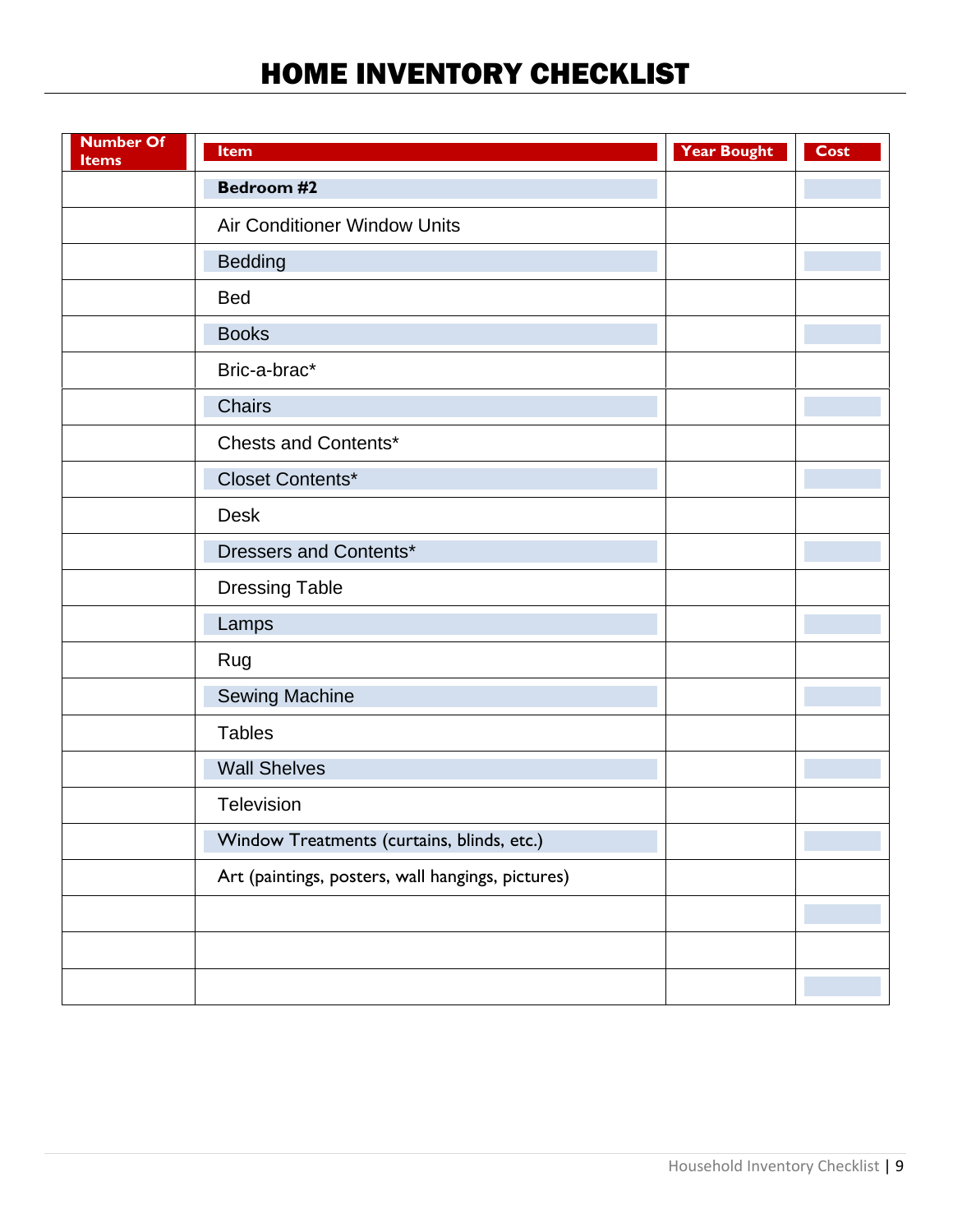| <b>Number Of</b><br><b>Items</b> | Item                                              | <b>Year Bought</b> | <b>Cost</b> |
|----------------------------------|---------------------------------------------------|--------------------|-------------|
|                                  | <b>Bedroom #3</b>                                 |                    |             |
|                                  | Air Conditioner Window Units                      |                    |             |
|                                  | Art (paintings, posters, wall hangings, pictures) |                    |             |
|                                  | <b>Bedding</b>                                    |                    |             |
|                                  | <b>Bed</b>                                        |                    |             |
|                                  | <b>Books</b>                                      |                    |             |
|                                  | Bric-a-brac*                                      |                    |             |
|                                  | <b>Chairs</b>                                     |                    |             |
|                                  | Chests and Contents*                              |                    |             |
|                                  | <b>Closet Contents*</b>                           |                    |             |
|                                  | <b>Desk</b>                                       |                    |             |
|                                  | Dressers and Contents*                            |                    |             |
|                                  | <b>Dressing Table</b>                             |                    |             |
|                                  | Lamps                                             |                    |             |
|                                  | Rug                                               |                    |             |
|                                  | Sewing Machine                                    |                    |             |
|                                  | <b>Tables</b>                                     |                    |             |
|                                  | <b>Television</b>                                 |                    |             |
|                                  | <b>Wall Shelves</b>                               |                    |             |
|                                  | Window Treatments (curtains, blinds, etc.)        |                    |             |
|                                  |                                                   |                    |             |
|                                  |                                                   |                    |             |
|                                  |                                                   |                    |             |
|                                  |                                                   |                    |             |
|                                  |                                                   |                    |             |
|                                  |                                                   |                    |             |
|                                  |                                                   |                    |             |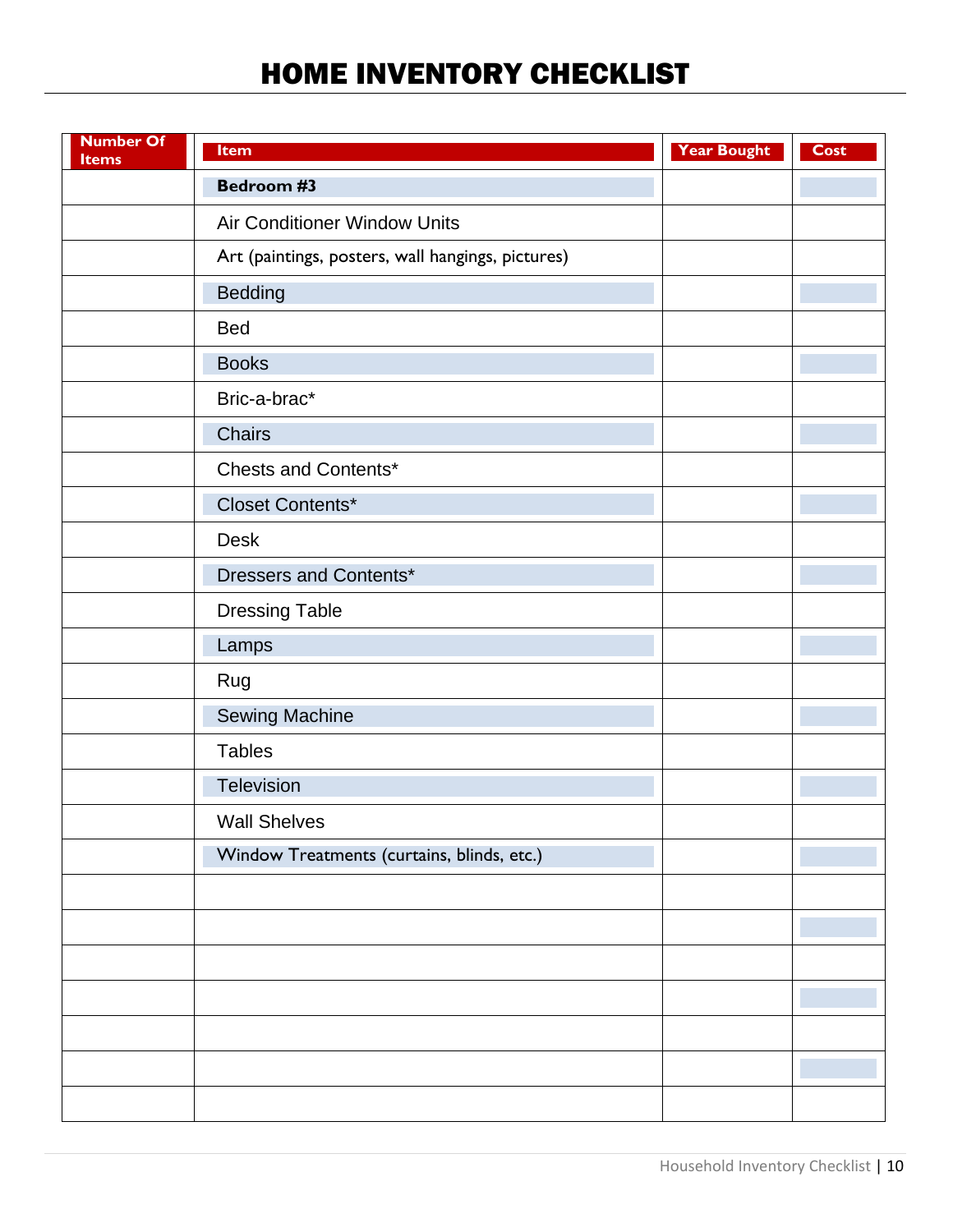| <b>Number Of</b><br><b>Items</b> | Item                                | Year Bought | <b>Cost</b> |
|----------------------------------|-------------------------------------|-------------|-------------|
|                                  | Bedroom #4                          |             |             |
|                                  | <b>Air Conditioner Window Units</b> |             |             |
|                                  | <b>Bedding</b>                      |             |             |
|                                  | <b>Bed</b>                          |             |             |
|                                  | <b>Books</b>                        |             |             |
|                                  | Bric-a-brac*                        |             |             |
|                                  | Chairs                              |             |             |
|                                  | Chests and Contents*                |             |             |
|                                  | Closet Contents*                    |             |             |
|                                  | Desk                                |             |             |
|                                  | Dressers and Contents*              |             |             |
|                                  | <b>Dressing Table</b>               |             |             |
|                                  | Lamps                               |             |             |
|                                  | Rug                                 |             |             |
|                                  | <b>Sewing Machine</b>               |             |             |
|                                  | <b>Tables</b>                       |             |             |
|                                  | <b>Wall Shelves</b>                 |             |             |
|                                  |                                     |             |             |
|                                  |                                     |             |             |
|                                  |                                     |             |             |
|                                  |                                     |             |             |
|                                  |                                     |             |             |
|                                  |                                     |             |             |
|                                  |                                     |             |             |
|                                  |                                     |             |             |
|                                  |                                     |             |             |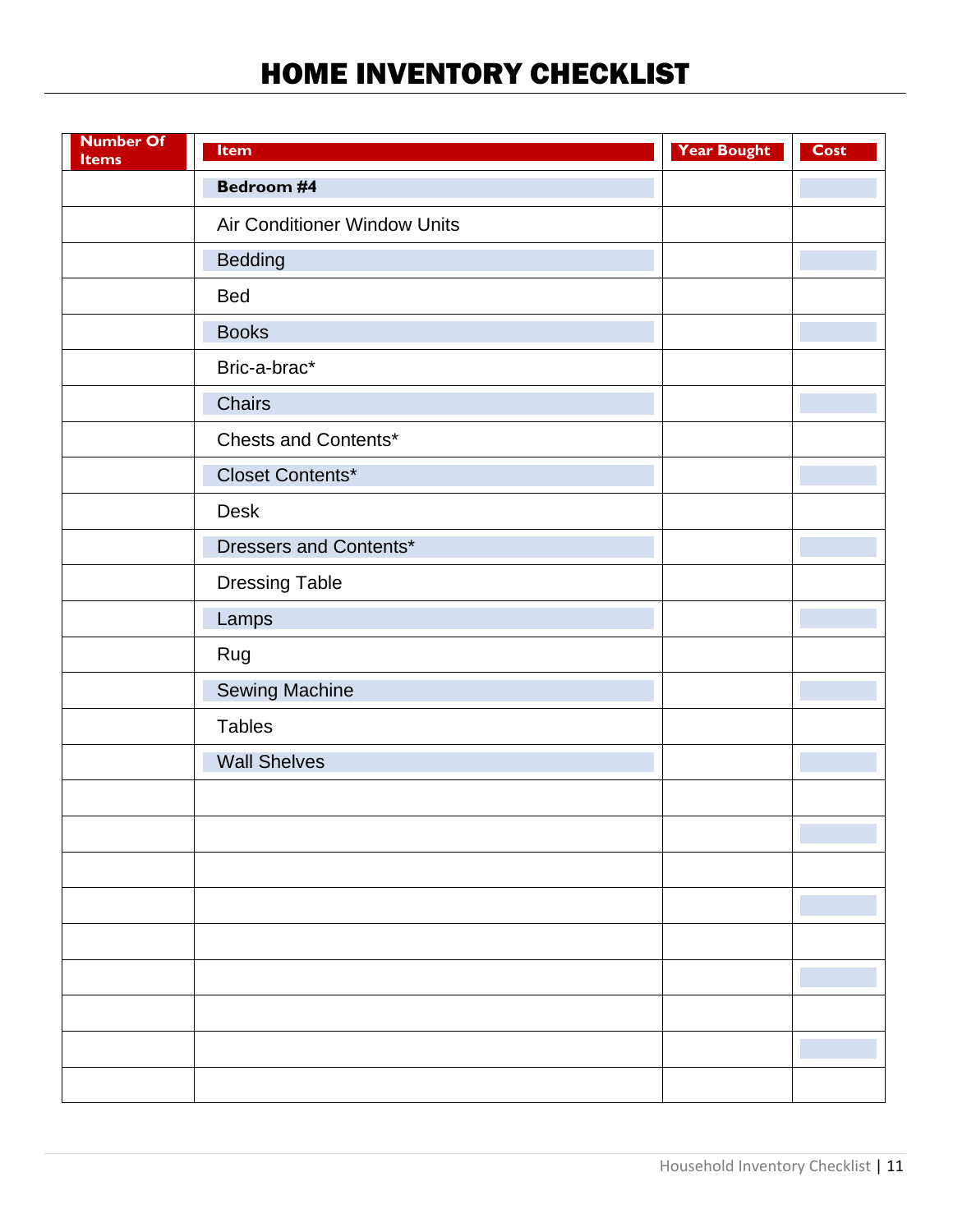| <b>Number Of</b><br><b>Items</b> | Item                       | Year Bought | Cost |
|----------------------------------|----------------------------|-------------|------|
|                                  | <b>Attic</b>               |             |      |
|                                  | Furniture                  |             |      |
|                                  | Luggage                    |             |      |
|                                  | <b>Trunks and Contents</b> |             |      |
|                                  | Other                      |             |      |
|                                  |                            |             |      |
|                                  |                            |             |      |
|                                  |                            |             |      |
|                                  |                            |             |      |
|                                  |                            |             |      |
|                                  |                            |             |      |
|                                  |                            |             |      |
|                                  |                            |             |      |
|                                  |                            |             |      |
|                                  |                            |             |      |
|                                  |                            |             |      |
|                                  |                            |             |      |
|                                  |                            |             |      |
|                                  |                            |             |      |
|                                  |                            |             |      |
|                                  |                            |             |      |
|                                  |                            |             |      |
|                                  |                            |             |      |
|                                  |                            |             |      |
|                                  |                            |             |      |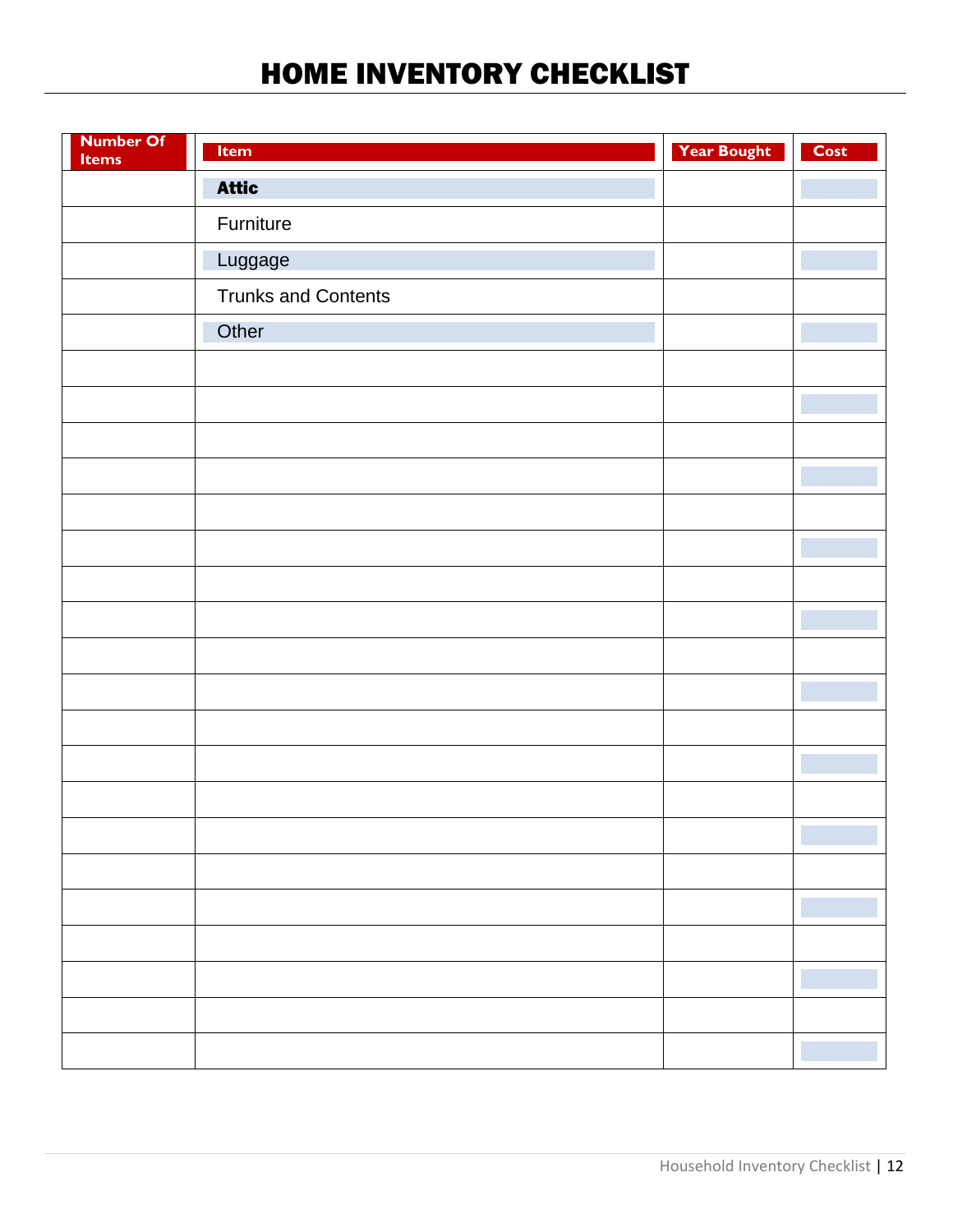| Number Of<br><b>Items</b> | Item                   | Year Bought | <b>Cost</b> |
|---------------------------|------------------------|-------------|-------------|
|                           | <b>Basement</b>        |             |             |
|                           | Bric-a-brac*           |             |             |
|                           | Dehumidifier           |             |             |
|                           | <b>Hand Tools</b>      |             |             |
|                           | <b>Heating Unit</b>    |             |             |
|                           | Luggage                |             |             |
|                           | <b>Other Equipment</b> |             |             |
|                           | Rugs                   |             |             |
|                           | Sump Pump              |             |             |
|                           | Storage                |             |             |
|                           | <b>Tables</b>          |             |             |
|                           | <b>Washing Machine</b> |             |             |
|                           |                        |             |             |
|                           |                        |             |             |
|                           |                        |             |             |
|                           |                        |             |             |
|                           |                        |             |             |
|                           |                        |             |             |
|                           |                        |             |             |
|                           |                        |             |             |
|                           |                        |             |             |
|                           |                        |             |             |
|                           |                        |             |             |
|                           |                        |             |             |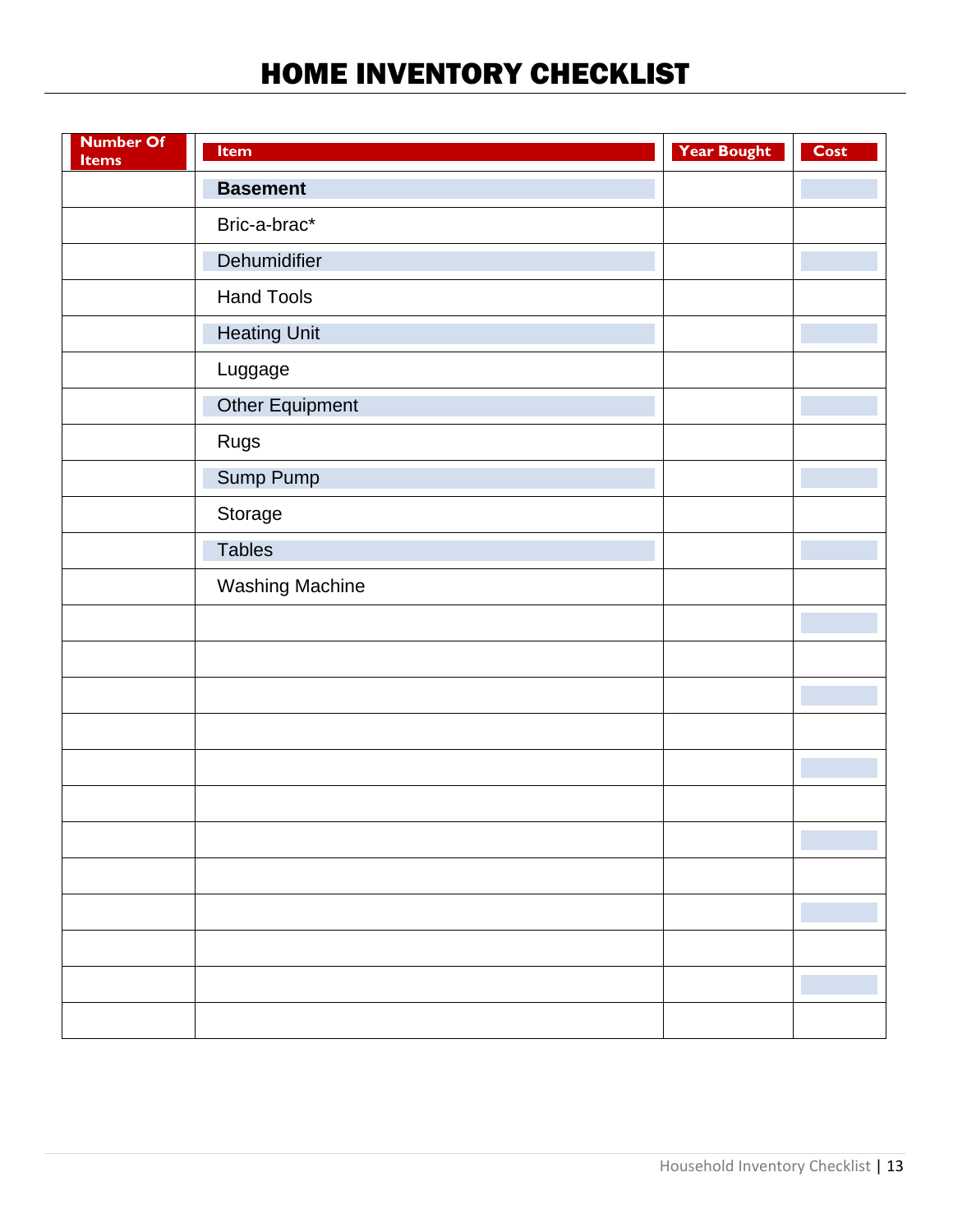| <b>Number Of</b><br><b>Items</b> | Item                | Year Bought | Cost |
|----------------------------------|---------------------|-------------|------|
|                                  | Garage              |             |      |
|                                  | Auto Equipment      |             |      |
|                                  | <b>Garden Tools</b> |             |      |
|                                  | Lawn Furniture      |             |      |
|                                  | Lawn Games          |             |      |
|                                  | Sports Equipment    |             |      |
|                                  | <b>Tools</b>        |             |      |
|                                  | Storage C ontainers |             |      |
|                                  |                     |             |      |
|                                  |                     |             |      |
|                                  |                     |             |      |
|                                  |                     |             |      |
|                                  |                     |             |      |
|                                  |                     |             |      |
|                                  |                     |             |      |
|                                  |                     |             |      |
|                                  |                     |             |      |
|                                  |                     |             |      |
|                                  |                     |             |      |
|                                  |                     |             |      |
|                                  |                     |             |      |
|                                  |                     |             |      |
|                                  |                     |             |      |
|                                  |                     |             |      |
|                                  |                     |             |      |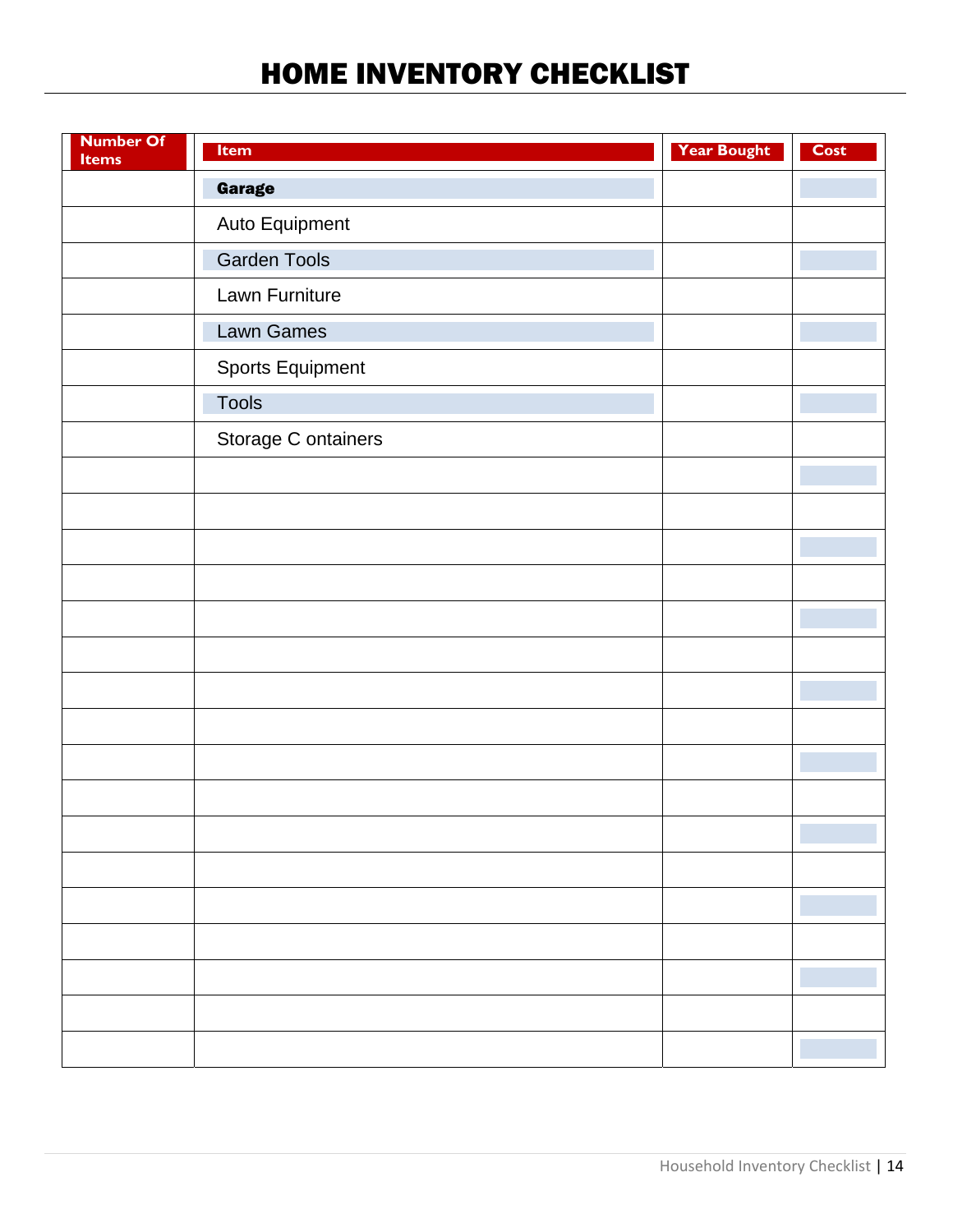| Number Of<br><b>Items</b> | Item                        | Year Bought | Cost |
|---------------------------|-----------------------------|-------------|------|
|                           | <b>Appliances and Tools</b> |             |      |
|                           | Washer                      |             |      |
|                           | <b>Dryer</b>                |             |      |
|                           | Refrigerator                |             |      |
|                           | <b>Dishwasher</b>           |             |      |
|                           | Stove                       |             |      |
|                           | Microwave                   |             |      |
|                           | <b>Toaster Oven</b>         |             |      |
|                           | Lawn Mower                  |             |      |
|                           | Power Drill                 |             |      |
|                           | Power Tools*                |             |      |
|                           |                             |             |      |
|                           |                             |             |      |
|                           |                             |             |      |
|                           |                             |             |      |
|                           |                             |             |      |
|                           |                             |             |      |
|                           |                             |             |      |
|                           |                             |             |      |
|                           |                             |             |      |
|                           |                             |             |      |
|                           |                             |             |      |
|                           |                             |             |      |
|                           |                             |             |      |
|                           |                             |             |      |
|                           |                             |             |      |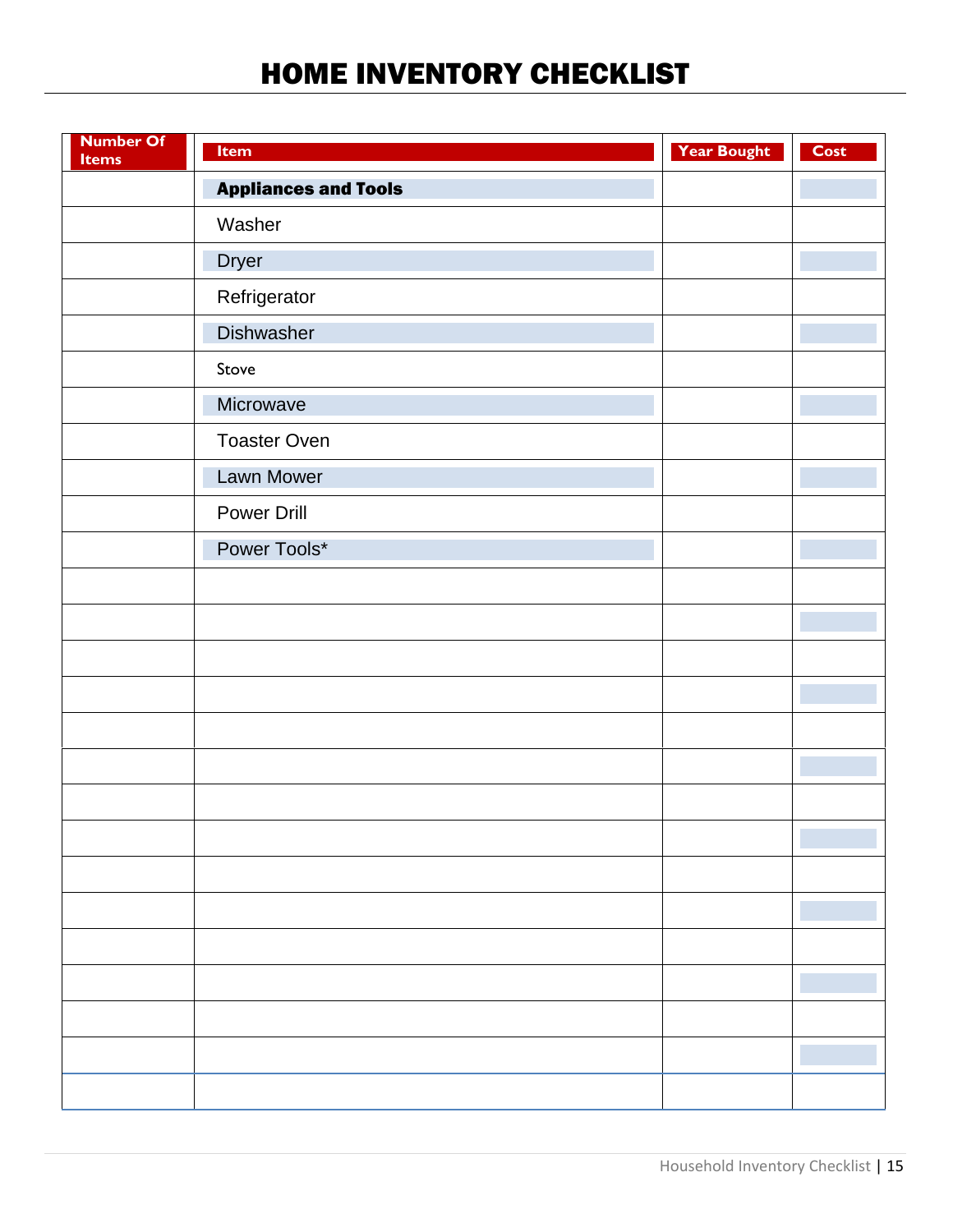| Number Of<br><b>Items</b> | Item            | Year Bought | Cost |
|---------------------------|-----------------|-------------|------|
|                           | <b>Clothing</b> |             |      |
|                           |                 |             |      |
|                           |                 |             |      |
|                           |                 |             |      |
|                           |                 |             |      |
|                           |                 |             |      |
|                           |                 |             |      |
|                           |                 |             |      |
|                           |                 |             |      |
|                           |                 |             |      |
|                           |                 |             |      |
|                           |                 |             |      |
|                           |                 |             |      |
|                           |                 |             |      |
|                           |                 |             |      |
|                           |                 |             |      |
|                           |                 |             |      |
|                           |                 |             |      |
|                           |                 |             |      |
|                           |                 |             |      |
|                           |                 |             |      |
|                           |                 |             |      |
|                           |                 |             |      |
|                           |                 |             |      |
|                           |                 |             |      |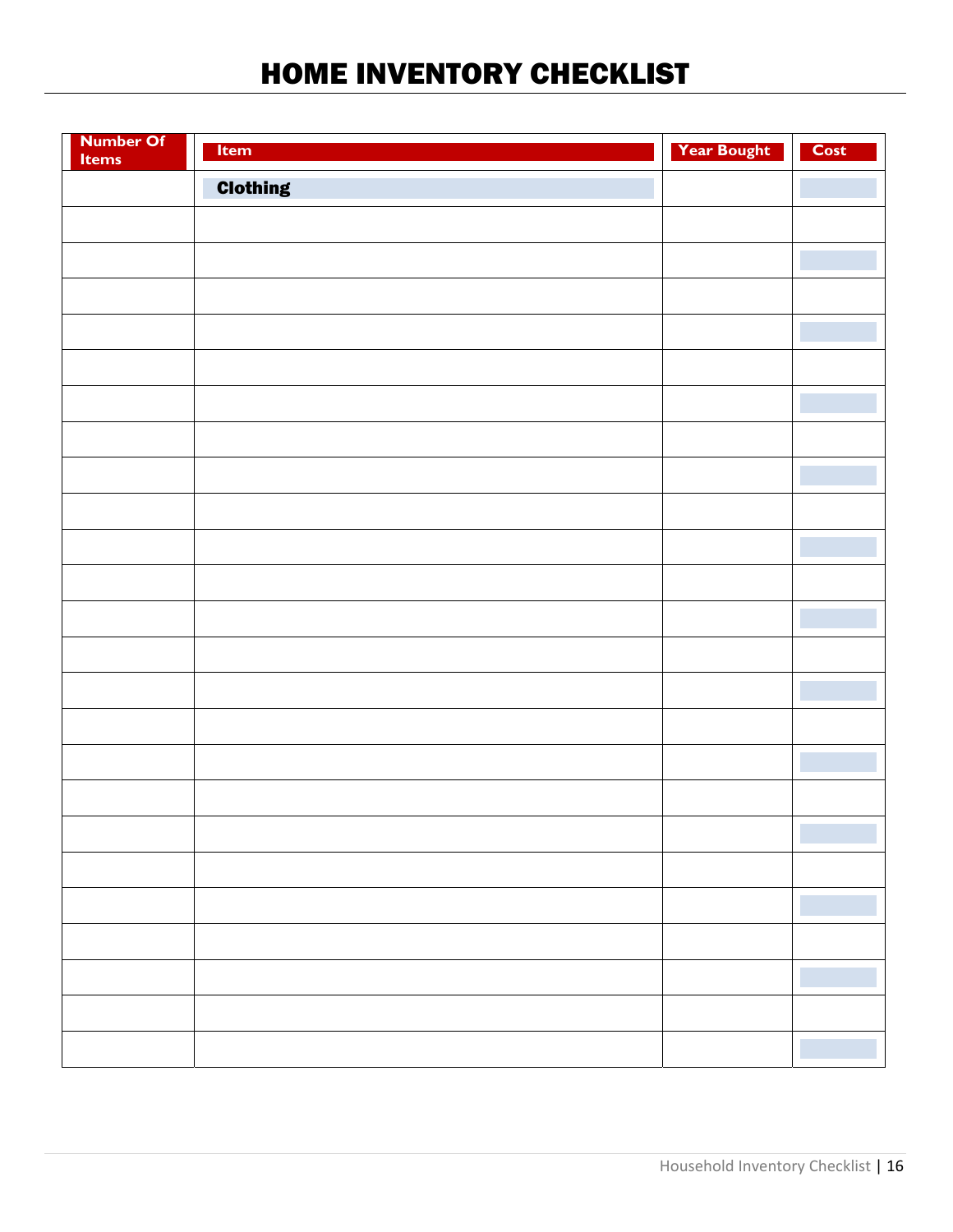| Number Of<br><b>Items</b> | Item                                 | <b>Year Bought</b> | <b>Cost</b> |
|---------------------------|--------------------------------------|--------------------|-------------|
|                           | <b>Collector's Items and Hobbies</b> |                    |             |
|                           | Antiques                             |                    |             |
|                           | Figurines                            |                    |             |
|                           | Art Objects                          |                    |             |
|                           | Paintings                            |                    |             |
|                           | <b>Craft Materials</b>               |                    |             |
|                           | Photography                          |                    |             |
|                           | <b>Musical Instruments</b>           |                    |             |
|                           | <b>Toys</b>                          |                    |             |
|                           |                                      |                    |             |
|                           |                                      |                    |             |
|                           |                                      |                    |             |
|                           |                                      |                    |             |
|                           |                                      |                    |             |
|                           |                                      |                    |             |
|                           |                                      |                    |             |
|                           |                                      |                    |             |
|                           |                                      |                    |             |
|                           |                                      |                    |             |
|                           |                                      |                    |             |
|                           |                                      |                    |             |
|                           |                                      |                    |             |
|                           |                                      |                    |             |
|                           |                                      |                    |             |
|                           |                                      |                    |             |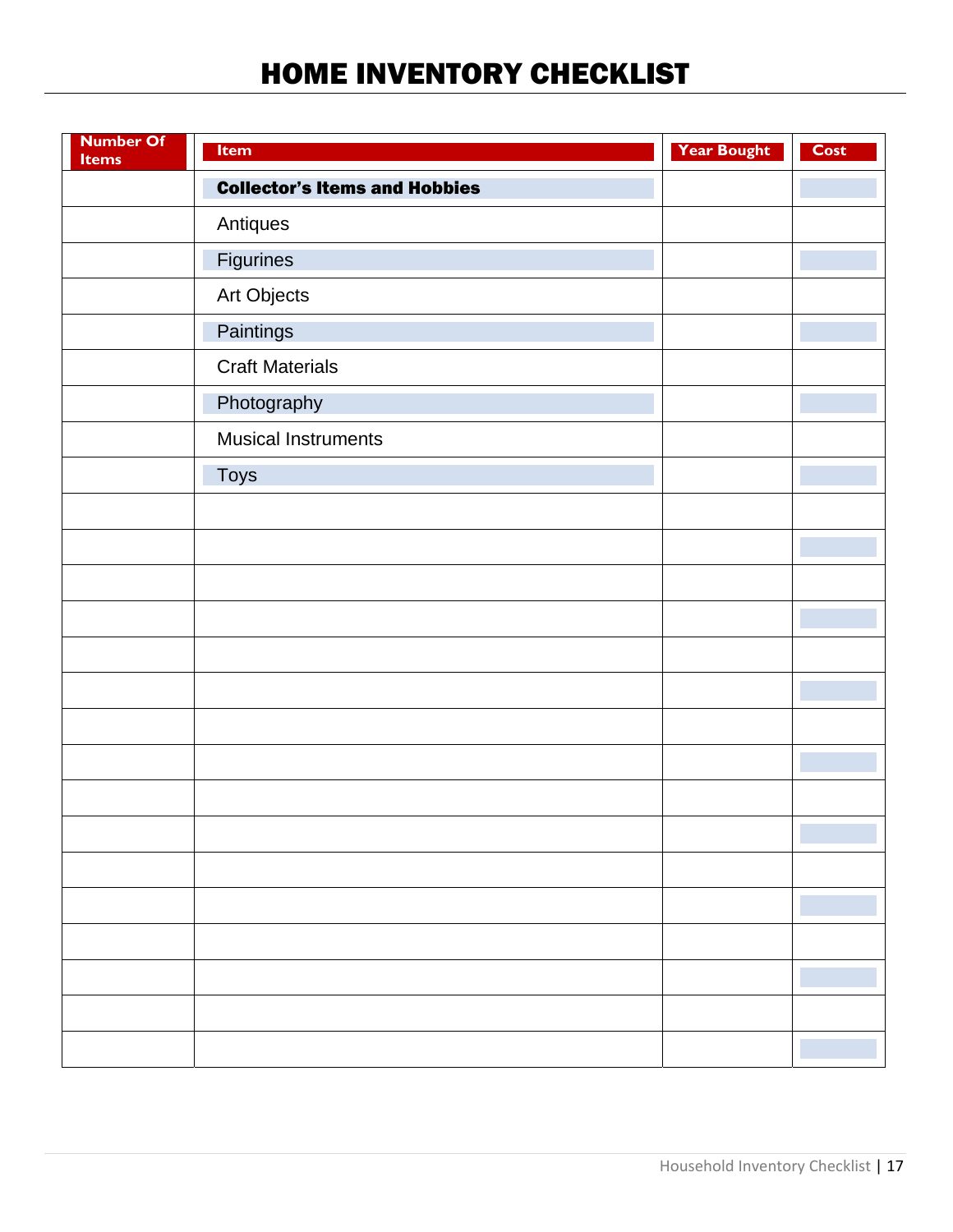| <b>Number Of</b><br><b>Items</b> | Item                                               | Year Bought | <b>Cost</b> |
|----------------------------------|----------------------------------------------------|-------------|-------------|
|                                  | <b>Electronics</b>                                 |             |             |
|                                  | <b>DVD Players</b>                                 |             |             |
|                                  | Calculators                                        |             |             |
|                                  | Computers                                          |             |             |
|                                  | Computer Accessories (Fax, Scanner, Printer, etc.) |             |             |
|                                  | <b>Electric Toothbrush</b>                         |             |             |
|                                  | <b>Gaming Systems</b>                              |             |             |
|                                  | Hairdryer                                          |             |             |
|                                  | Phones (mobile phones, cordless phones, etc.)      |             |             |
|                                  | Stereo Equipment                                   |             |             |
|                                  | <b>Televisions</b>                                 |             |             |
|                                  | Video Equipment                                    |             |             |
|                                  |                                                    |             |             |
|                                  |                                                    |             |             |
|                                  |                                                    |             |             |
|                                  |                                                    |             |             |
|                                  |                                                    |             |             |
|                                  |                                                    |             |             |
|                                  |                                                    |             |             |
|                                  |                                                    |             |             |
|                                  |                                                    |             |             |
|                                  |                                                    |             |             |
|                                  |                                                    |             |             |
|                                  |                                                    |             |             |
|                                  |                                                    |             |             |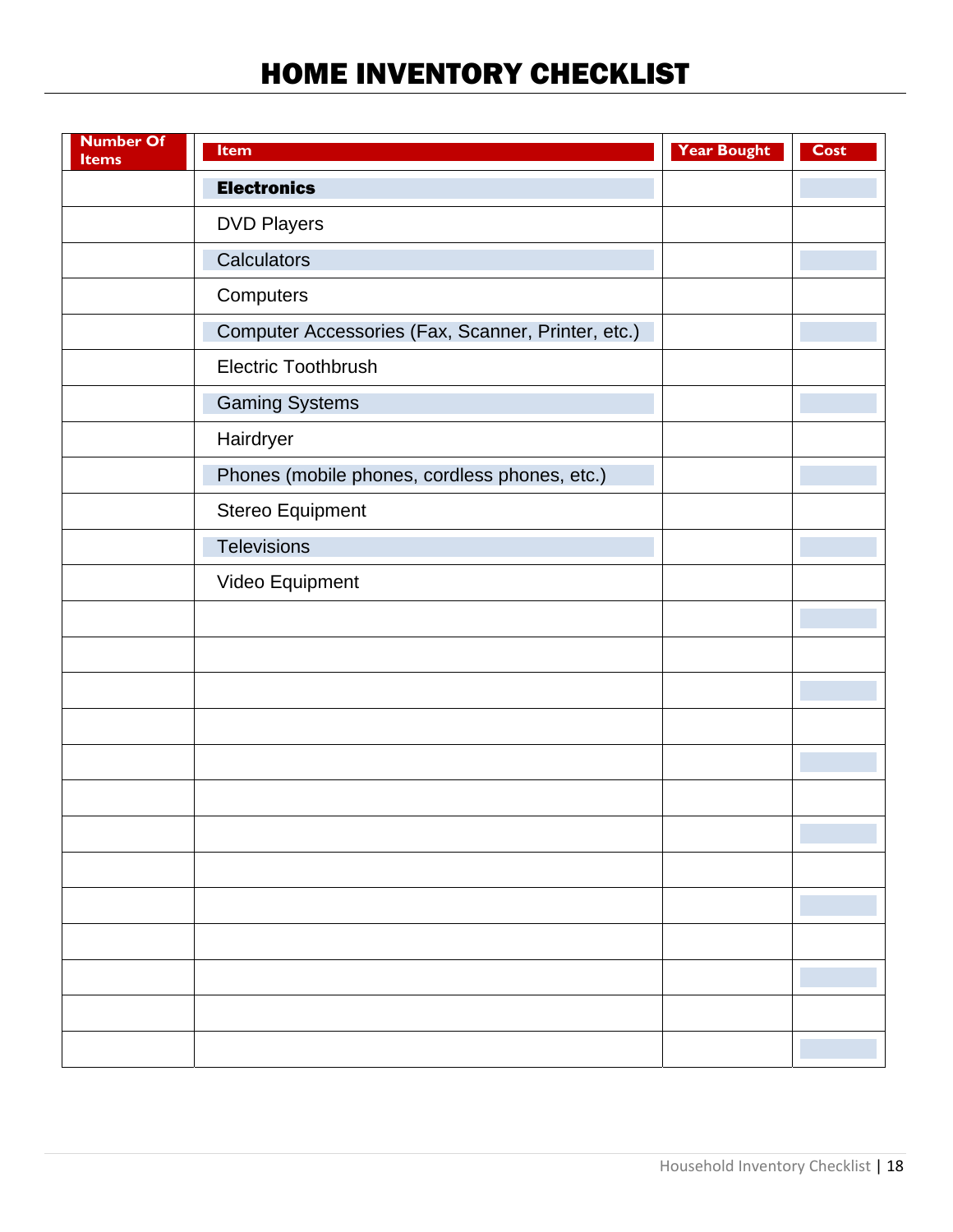| Number Of<br><b>Items</b> | Item                                            | Year Bought | <b>Cost</b> |
|---------------------------|-------------------------------------------------|-------------|-------------|
|                           | <b>Jewelry, Furs &amp; Precious Metal Items</b> |             |             |
|                           | <b>Bracelets</b>                                |             |             |
|                           | <b>Brooches</b>                                 |             |             |
|                           | Earrings                                        |             |             |
|                           | <b>Necklaces</b>                                |             |             |
|                           | Rings                                           |             |             |
|                           | Watches                                         |             |             |
|                           | Gold                                            |             |             |
|                           | Silver                                          |             |             |
|                           | Pewter                                          |             |             |
|                           |                                                 |             |             |
|                           |                                                 |             |             |
|                           |                                                 |             |             |
|                           |                                                 |             |             |
|                           |                                                 |             |             |
|                           |                                                 |             |             |
|                           |                                                 |             |             |
|                           |                                                 |             |             |
|                           |                                                 |             |             |
|                           |                                                 |             |             |
|                           |                                                 |             |             |
|                           |                                                 |             |             |
|                           |                                                 |             |             |
|                           |                                                 |             |             |
|                           |                                                 |             |             |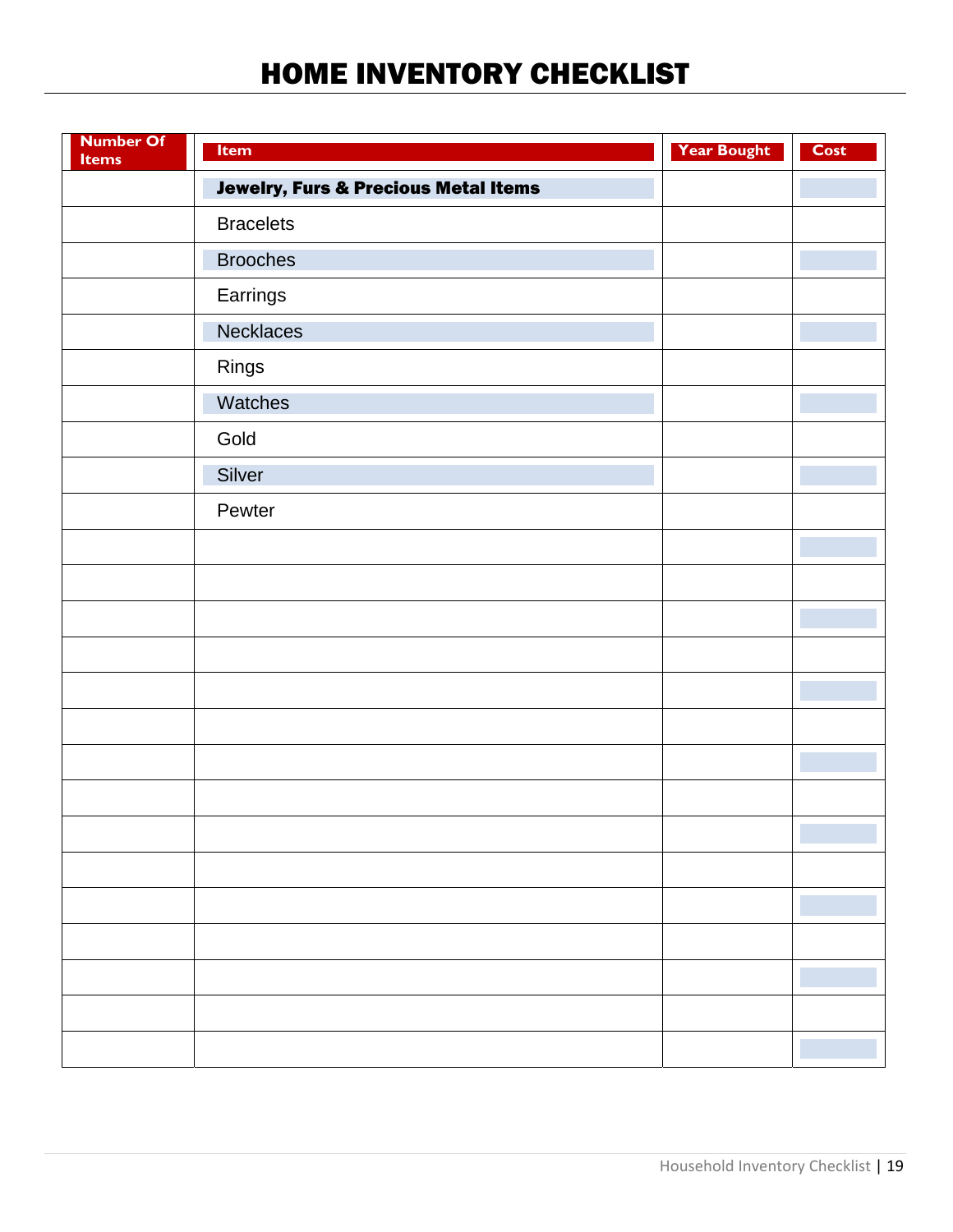| <b>Number Of</b><br><b>Items</b> | Item                                                | Year Bought | <b>Cost</b> |
|----------------------------------|-----------------------------------------------------|-------------|-------------|
|                                  | <b>Sports Equipment &amp; Miscellaneous</b>         |             |             |
|                                  | <b>Bicycles</b>                                     |             |             |
|                                  | Children's toys                                     |             |             |
|                                  | Children's Equipment (high chairs, car seats, etc.) |             |             |
|                                  | Pet Items (crates, beds, bags, grooming supplies)   |             |             |
|                                  | <b>Exercise Equipment</b>                           |             |             |
|                                  | <b>Golf Equipment</b>                               |             |             |
|                                  |                                                     |             |             |
|                                  |                                                     |             |             |
|                                  |                                                     |             |             |
|                                  |                                                     |             |             |
|                                  |                                                     |             |             |
|                                  |                                                     |             |             |
|                                  |                                                     |             |             |
|                                  |                                                     |             |             |
|                                  |                                                     |             |             |
|                                  |                                                     |             |             |
|                                  |                                                     |             |             |
|                                  |                                                     |             |             |
|                                  |                                                     |             |             |
|                                  |                                                     |             |             |
|                                  |                                                     |             |             |
|                                  |                                                     |             |             |
|                                  |                                                     |             |             |
|                                  |                                                     |             |             |